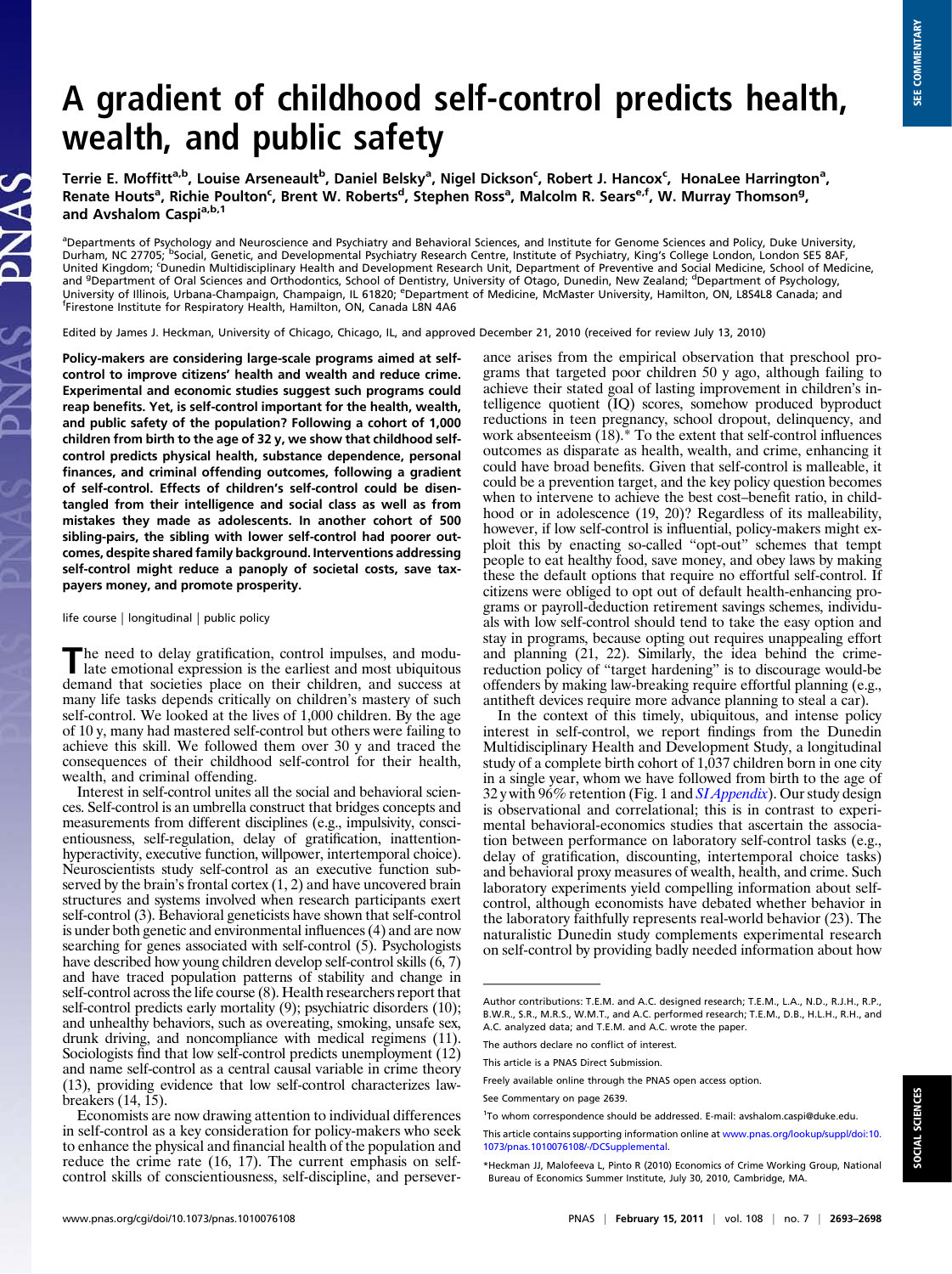

Fig. 1. Design of the Dunedin Multidisciplinary Health and Development Study.

well children's self-control, as it is distributed in the population, predicts real-world outcomes after children reach adulthood. We examined adult health outcomes, such as substance dependence, inflammation, and metabolic abnormalities (e.g., overweight, hypertension, cholesterol), because these are known early-warning signs for costly age-related diseases and premature mortality. We examined wealth outcomes, such as low income, single-parent child rearing, credit problems, and poor saving habits, because these are early warning signs for late-life poverty and financial dependence. We also examined convictions for crime, because crime control poses major costs to government.

The Dunedin study's birth-cohort members with low self-control and poor outcomes have not dropped out of the study. This enabled us to study the full range of self-control and to estimate effect sizes of associations for the general population, information that is requisite for informed policy making. The Dunedin study's design allowed us to address four policy-relevant hypotheses. First, we tested whether children's self-control predicted later health, wealth, and crime similarly at all points along the self-control gradient, from lowest to highest self-control. If self-control's effects follow a gradient, interventions that achieve even small improvements in self-control for individuals could shift the entire distribution of outcomes in a salutary direction and yield large improvements in health, wealth, and crime rate for a nation. Second, although this study did not include an intervention, some Dunedin study members moved up in the self-control rank over the years of the study, and we were able to test the hypothesis that improving self-control is associated with better health, wealth, and public safety. Third, because we assessed whether study members smoked tobacco as adolescents, left secondary school early, or became teen parents, we were able to test the hypothesis that children with low self-control make these mistakes as teenagers that close doors of opportunity and ensnare them in lifestyles harmful to their health and wealth as well as the public's safety. If self-control's influence is mediated through adolescents' mistakes, adolescence could be an ideal window for intervention policy. Fourth, because the Dunedin study assessed self-control as early as the age of 3 y, we were able to test the hypothesis that individual differences in preschoolers' self-control predict outcomes in adulthood. If so, early childhood would also be an intervention window.

Policy-making requires evidence that isolates self-control as the active ingredient affecting health, wealth, and crime, as opposed to other influences on children's futures, such as their intelligence or social class origins. Dunedin study data allowed the requisite statistical controls for IQ and social class. We also exploited another longitudinal study, a birth cohort of siblings, to ask whether the sibling in each pair who had lower self-control subsequently developed worse outcomes, despite both siblings having the same home and family. This design disentangles the individual child's self-control from all other features on which families differ (and which siblings share while growing up).

## Results

This research aimed to ascertain whether childhood self-control predicts important adult outcomes along a population gradient.

We assessed children's self-control during their first decade of life. Reports by researcher-observers, teachers, parents, and the children themselves gathered across the ages of 3, 5, 7, 9, and 11 y were combined into a single highly reliable composite measure. Mean levels of self-control were higher among girls than boys  $(t =$ 8.39,  $P < 0.001$ ), but the health, wealth, and public safety implications of childhood self-control were equally evident and similar among boys and girls ([SI Appendix](http://www.pnas.org/lookup/suppl/doi:10.1073/pnas.1010076108/-/DCSupplemental/sapp.pdf), Table S1). We therefore combined the genders in all subsequent analyses (but controlled for gender). Dunedin study children with greater self-control were more likely to have been brought up in socioeconomically advantaged families ( $r = 0.25, P < 0.001$ ) and had higher IQs ( $r =$ 0.44,  $P < 0.001$ ), raising the possibility that low self-control could be a proxy for low social class origins or low intelligence. We thus tested whether childhood self-control predicted adults' health, wealth, and crime independent of their social class origins and IQ (the study design and measures are described in [SI Appendix](http://www.pnas.org/lookup/suppl/doi:10.1073/pnas.1010076108/-/DCSupplemental/sapp.pdf)).

**Predicting Health.** When the children reached the age of 32 y, we assessed their cardiovascular, respiratory, dental, and sexual health as well as their inflammatory status by carrying out physical examinations and laboratory tests to assess metabolic abnormalities (including overweight), airflow limitation, periodontal disease, sexually transmitted infection, and C-reactive protein level, respectively. We summed these five clinical measures into a simple physical health index for each study member: 43% of study members had none of the biomarkers, 37% had one, and 20% had two or more. Childhood self-control predicted adult health problems (Table 1, model 1), even after accounting for social class origins and IQ (Table 1, model 2). [SI Appendix](http://www.pnas.org/lookup/suppl/doi:10.1073/pnas.1010076108/-/DCSupplemental/sapp.pdf), Table S1 shows associations between self-control and each individual health measure.

We also conducted clinical interviews with the study members at the age of 32 y to assess depression and substance dependence (tobacco, alcohol, and cannabis dependence as well as dependence on other street and prescription drugs), following the Diagnostic and Statistical Manual of Mental Disorders, 4th edition (DSM-IV) criteria (24). As adults, children with poor self-control were not at elevated risk for depression. They had elevated risk for substance dependence (Table 1, model 1), however, even after accounting for social class and IQ (Table 1, model 2). This longitudinal link between self-control and substance dependence was verified by people whom study members had nominated as informants who knew them well. As adults, children with poor self-control were rated by their informants as having alcohol and drug problems (Table 1).

Predicting Wealth. Childhood self-control also foreshadowed the study members' financial situations. Although the study members' social class of origin and IQ were strong predictors of their adult socioeconomic status and income, poor self-control offered significant incremental validity in predicting the socioeconomic position they achieved and the income they earned (Table 1). By the age of 32 y, 47% of study members had become parents. Childhood self-control predicted whether or not these study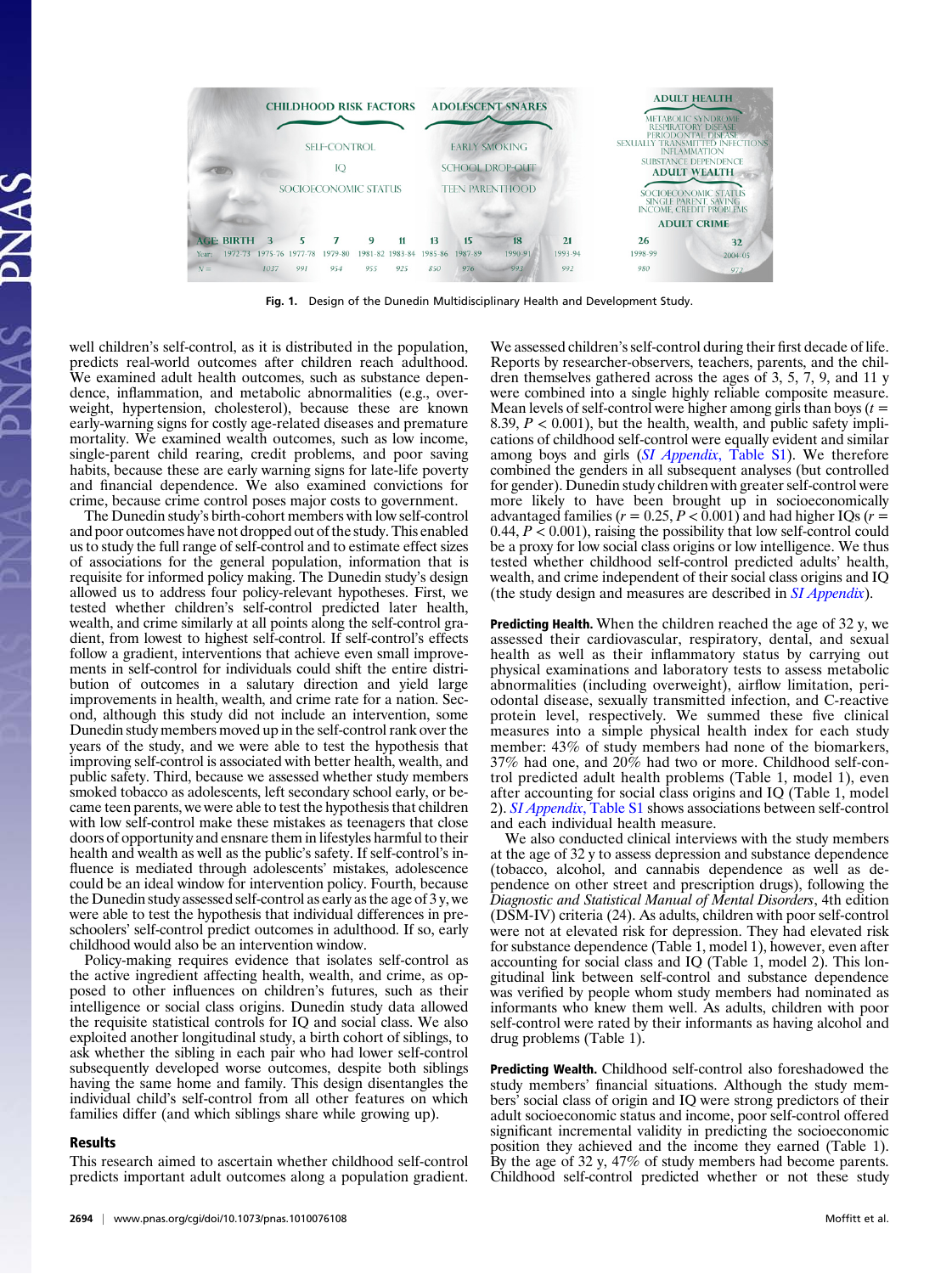| Table 1. Does poor self-control in childhood lead to poor health, wealth-related problems, and |  |
|------------------------------------------------------------------------------------------------|--|
| criminal convictions in adulthood?                                                             |  |

|                                                    | Model 1: Baseline<br>bivariate associations |                 |            | Model 2: Co-occurring childhood<br>risk factors hypothesis |                 |         |
|----------------------------------------------------|---------------------------------------------|-----------------|------------|------------------------------------------------------------|-----------------|---------|
| Adult outcomes and predictors                      | Coefficient                                 | 95% CI/SE       | P          | Coefficient                                                | 95% CI/SE       | P       |
| Health                                             |                                             |                 |            |                                                            |                 |         |
| Physical health index*                             |                                             |                 |            |                                                            |                 |         |
| Low family SES                                     | 1.218                                       | 1.127-1.316     | < 0.001    | 1.154                                                      | 1.058-1.258     | 0.001   |
| Low IQ                                             | 1.224                                       | 1.133-1.323     | < 0.001    | 1.092                                                      | $0.993 - 1.20$  | 0.069   |
| Low self-control                                   | 1.196                                       | 1.113-1.285     | < 0.001    | 1.111                                                      | 1.020-1.209     | 0.016   |
| Recurrent depression <sup>+</sup>                  |                                             |                 |            |                                                            |                 |         |
| Low family SES                                     | 1.038                                       | $0.876 - 1.229$ | 0.667      | 0.955                                                      | 0.790-1.153     | 0.629   |
| Low IQ                                             | 1.232                                       | 1.031-1.470     | 0.022      | 1.208                                                      | 0.978-1.493     | 0.080   |
| Low self-control                                   | 1.187                                       | 0.944-1.419     | 0.059      | 1.099                                                      | 0.849-1.352     | 0.369   |
| Substance dependence index*                        |                                             |                 |            |                                                            |                 |         |
| Low family SES                                     | 1.343                                       | 1.184-1.523     | < 0.001    | 1.281                                                      | 1.116-1.470     | < 0.001 |
| Low IQ                                             | 1.218                                       | 1.074-1.382     | 0.002      | 1.012                                                      | 0.870-1.177     | 0.880   |
| Low self-control                                   | 1.299                                       | 1.156-1.460     | < 0.001    | 1.186                                                      | 1.038-1.355     | 0.012   |
| Informant-reported substance problems <sup>+</sup> |                                             |                 |            |                                                            |                 |         |
| Low family SES                                     | 0.118                                       | 0.033           | < 0.001    | 0.076                                                      | 0.036           | 0.033   |
| Low IQ                                             | 0.081                                       | 0.034           | 0.014      | $-0.026$                                                   | 0.041           | 0.507   |
| Low self-control                                   | 0.178                                       | 0.035           | $<$ 0.001  | 0.169                                                      | 0.039           | < 0.001 |
| Wealth                                             |                                             |                 |            |                                                            |                 |         |
| $SES+$                                             |                                             |                 |            |                                                            |                 |         |
| Low family SES                                     | $-0.266$                                    | 0.033           | < 0.001    | $-0.124$                                                   | 0.034           | < 0.001 |
| Low IQ                                             | $-0.400$                                    | 0.033           | $<$ 0.001  | $-0.312$                                                   | 0.039           | < 0.001 |
| Low self-control                                   | $-0.263$                                    | 0.035           | $<$ 0.001  | $-0.082$                                                   | 0.038           | 0.023   |
| Income <sup>#</sup>                                |                                             |                 |            |                                                            |                 |         |
| Low family SES                                     | $-0.214$                                    | 0.032           | < 0.001    | $-0.107$                                                   | 0.034           | 0.002   |
| Low IQ                                             | $-0.291$                                    | 0.033           | $<$ 0.001  | $-0.199$                                                   | 0.039           | < 0.001 |
| Low self-control                                   | $-0.238$                                    | 0.034           | $<$ 0.001  | $-0.112$                                                   | 0.038           | 0.002   |
| Single-parent child rearing <sup>+§</sup>          |                                             |                 |            |                                                            |                 |         |
| Low family SES                                     | 1.301                                       | 1.067-1.586     | 0.009      | 1.140                                                      | 0.909-1.430     | 0.255   |
| Low IQ                                             | 1.395                                       | 1.117-1.741     | 0.003      | 1.126                                                      | $0.869 - 1.458$ | 0.369   |
| Low self-control                                   | 1.633                                       | 1.304-2.046     |            | 1.479                                                      | 1.147-1.908     | 0.003   |
|                                                    |                                             |                 | ${<}0.001$ |                                                            |                 |         |
| Financial planfulness <sup>#</sup>                 |                                             |                 |            |                                                            |                 |         |
| Low family SES                                     | $-0.151$                                    | 0.032           | ${<}0.001$ | $-0.090$                                                   | 0.036           | 0.011   |
| Low IQ                                             | $-0.160$                                    | 0.034           | < 0.001    | $-0.059$                                                   | 0.040           | 0.124   |
| Low self-control                                   | $-0.195$                                    | 0.034           | $<$ 0.001  | $-0.141$                                                   | 0.039           | < 0.001 |
| Financial struggles <sup>+</sup>                   |                                             |                 |            |                                                            |                 |         |
| Low family SES                                     | 0.095                                       | 0.033           | 0.003      | 0.077                                                      | 0.036           | 0.032   |
| Low IQ                                             | 0.029                                       | 0.035           | 0.369      | $-0.068$                                                   | 0.041           | 0.078   |
| Low self-control                                   | 0.152                                       | 0.035           | $<$ 0.001  | 0.156                                                      | 0.039           | < 0.001 |
| Informant-reported financial problems <sup>#</sup> |                                             |                 |            |                                                            |                 |         |
| Low family SES                                     | 0.131                                       | 0.033           | $<$ 0.001  | 0.035                                                      | 0.036           | 0.317   |
| Low IQ                                             | 0.192                                       | 0.035           | $<$ 0.001  | 0.077                                                      | 0.041           | 0.045   |
| Low self-control                                   | 0.274                                       | 0.034           | < 0.001    | 0.230                                                      | 0.039           | < 0.001 |
| Public safety                                      |                                             |                 |            |                                                            |                 |         |
| Criminal conviction <sup>T</sup>                   |                                             |                 |            |                                                            |                 |         |
| Low family SES                                     | 1.578                                       | 1.337-1.863     | $<$ 0.001  | 1.373                                                      | 1.140-1.654     | 0.001   |
| Low IQ                                             | 1.431                                       | 1.218-1.680     | $<$ 0.001  | 0.967                                                      | 0.792-1.179     | 0.737   |
| Low self-control                                   | 1.830                                       | 1.559-2.148     | $<$ 0.001  | 1.714                                                      | 1.425-2.063     | < 0.001 |

Additional details are provided in [SI Appendix](http://www.pnas.org/lookup/suppl/doi:10.1073/pnas.1010076108/-/DCSupplemental/sapp.pdf), Table S1. SES, socioeconomic status.

\*Incident-rate ratio.

† OR.

‡ Standardized ordinary least squares regression coefficient.

§ This analysis is restricted to 47% of the study members who have had a child.

members' offspring were being reared in one-parent vs. twoparent households (e.g., the study member was an absent father or single mother), also after accounting for social class and IQ (Table 1).

At the age of 32 y, children with poor self-control were less financially planful. Compared with other 32-y-olds, they were less likely to save and had acquired fewer financial building blocks for the future (e.g., home ownership, investment funds, retirement plans). Children with poor self-control were also struggling financially in adulthood. They reported more money-management difficulties and had accumulated more credit problems (Table 1). Poor self-control in childhood was a stronger predictor of these financial difficulties than study members' social class origins and IQ. This longitudinal link between self-control and self-reported financial problems was verified by informants who knew them well. As adults, children with poor self-control were rated by their informants as poor money managers (Table 1).

Predicting Crime. We obtained records of study members' court convictions at all courts in New Zealand and Australia by searching the central computer systems of the New Zealand Police; 24% of the study members had been convicted of a crime

PNAG PNAS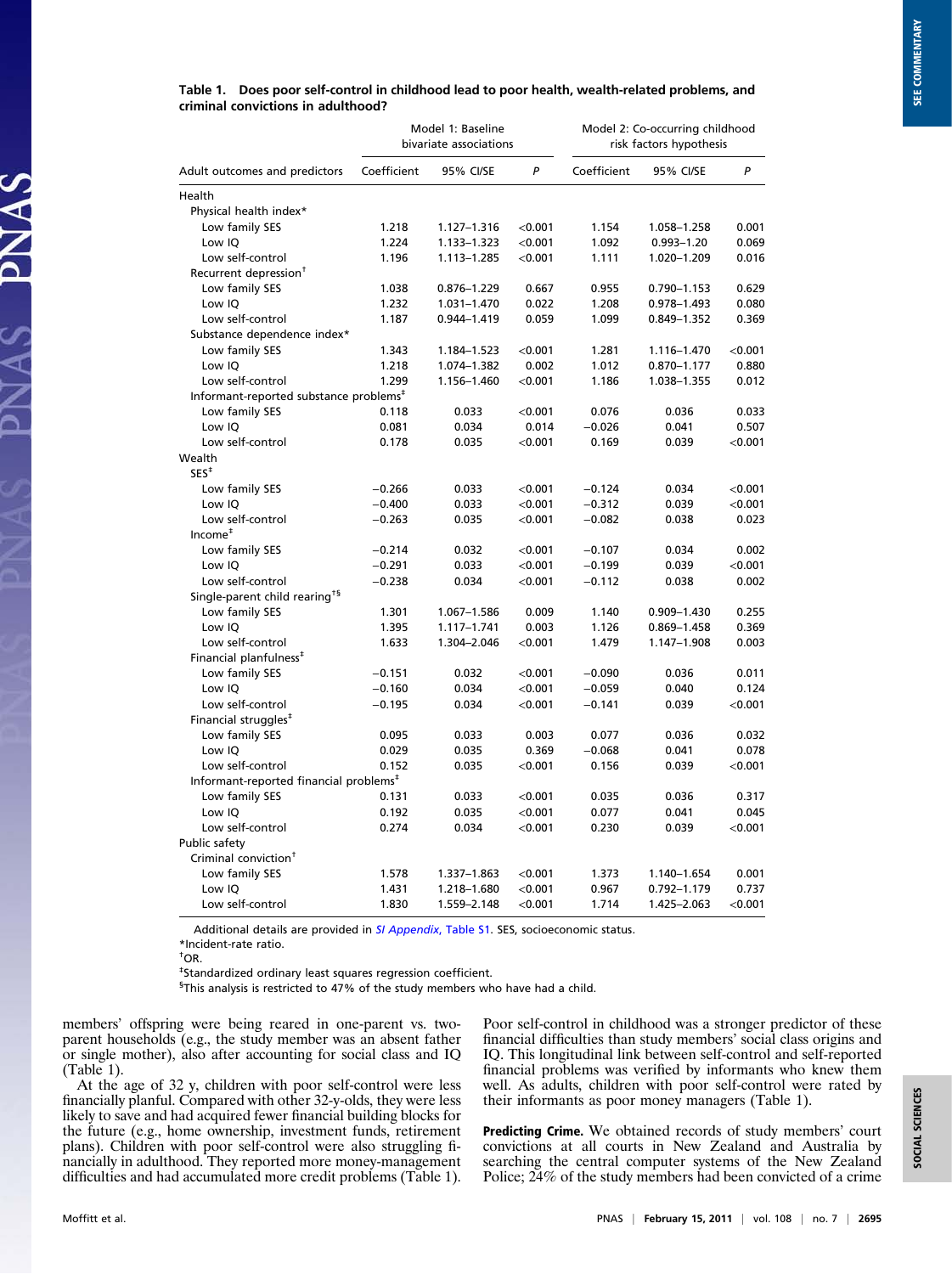by the age of 32 y. Children with poor self-control were more likely to be convicted of a criminal offense, even after accounting for social class origins and IQ (Table 1).

Self-Control Gradient. We observed a self-control gradient in which boys and girls with less self-control had worse health, less wealth, and more crime as adults than those with more self-control at every level of the distribution of self-control (Fig. 2). To document further that self-control relates to outcomes all along its gradient, we removed 61 study members who were diagnosed with attention-deficit hyperactivity disorder (a childhood psychiatric disorder of impaired impulse control) and repeated this analysis. The gradient associations in Fig. 2 remained unaltered. In addition, we tested whether self-control effects operate throughout the distribution or are confined to the least self-controlled children. We repeated analyses after removing children in the least self-controlled quintile and continued to observe significant linear associations. The self-control gradient was even apparent when we removed children in the least and most self-controlled quintiles ([SI Appendix](http://www.pnas.org/lookup/suppl/doi:10.1073/pnas.1010076108/-/DCSupplemental/sapp.pdf), Table S2).

An interesting question is what would happen if we were able to intervene and improve children's self-control. Would an increase in self-control predict better outcomes? Although the study did not include an experimental intervention, we were able to address this question by studying children who moved up the rank in their self-control from childhood to young adulthood. The childhood measure of self-control was significantly correlated with a personality measurement of self-control administered to our cohort in young adulthood ( $r = 0.30, P \le 0.001$ ), at a moderate magnitude, consistent with expectations (25) ([SI](http://www.pnas.org/lookup/suppl/doi:10.1073/pnas.1010076108/-/DCSupplemental/sapp.pdf) [Appendix](http://www.pnas.org/lookup/suppl/doi:10.1073/pnas.1010076108/-/DCSupplemental/sapp.pdf)). This stability coefficient implies that some children also changed their rank order in self-control. Moreover, those children who became more self-controlled from childhood to young adulthood had better outcomes by the age of 32 y, even after controlling for their initial levels of childhood self-control ([SI Appendix](http://www.pnas.org/lookup/suppl/doi:10.1073/pnas.1010076108/-/DCSupplemental/sapp.pdf), Table S3). As a caveat, it is not clear that natural history change of the sort we observed in our longitudinal study is equivalent to intervention-induced change. Nevertheless, these suggestive findings should stimulate consideration of interventions to raise self-control.

Self-Control and Adolescent Mistakes. Data collected at the ages of 13, 15, 18, and 21 y showed that children with poor self-control were more likely to make mistakes as adolescents, resulting in "snares"



Fig. 2. Self-control gradient. Children with low self-control had poorer health (A), more wealth problems (B), more single-parent child rearing (C), and more criminal convictions (D) than those with high self-control.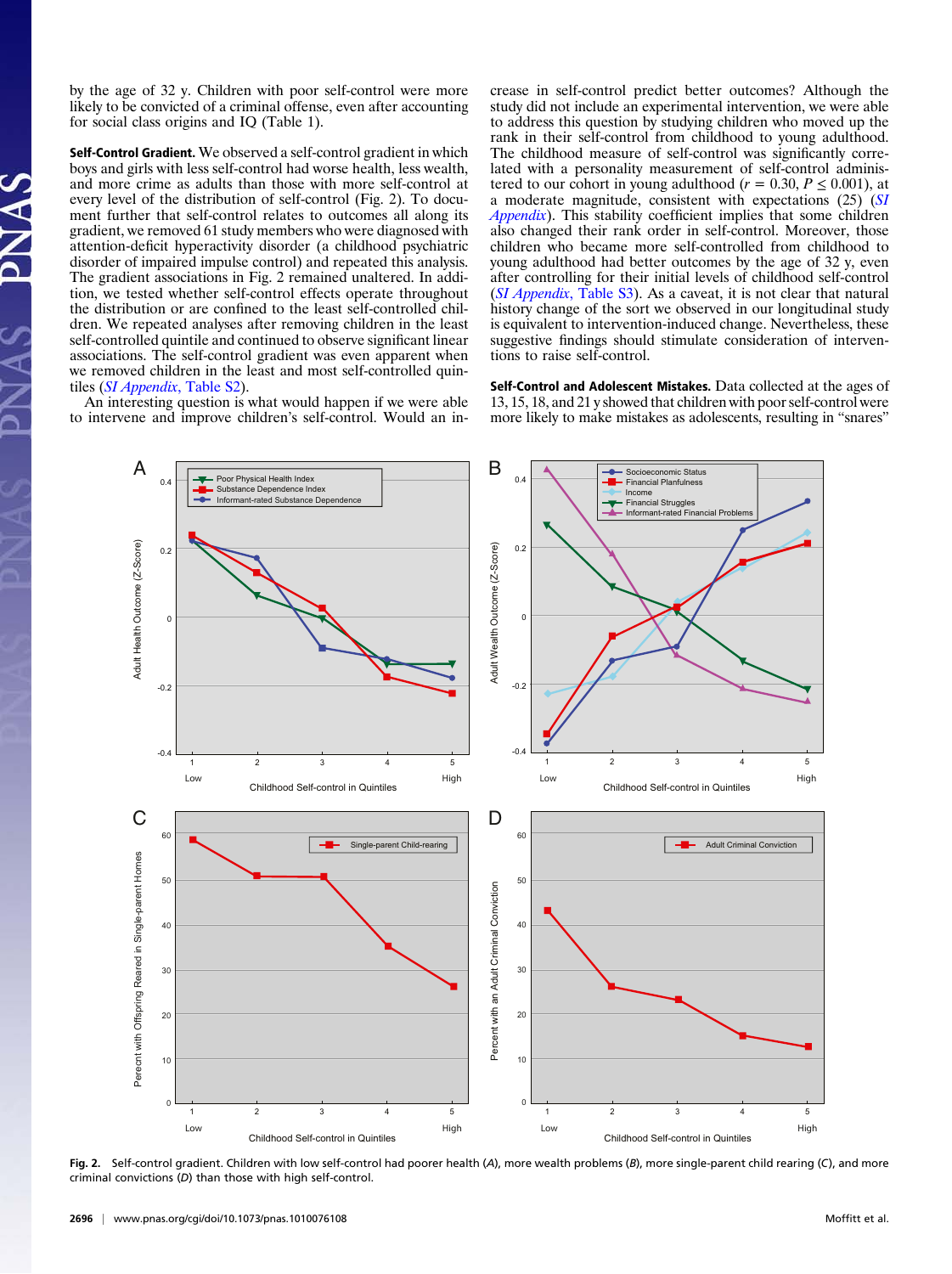that trapped them in harmful lifestyles. More children with low selfcontrol began smoking by the age of 15 y [odds ratio  $(OR) = 1.69$ , 95% confidence interval (CI): 1.45–1.96], left school early with no educational qualifications ( $OR = 2.28$ , 95% CI: 1.92–2.72), and became unplanned teenaged parents (OR = 1.79, 95% CI: 1.40– 2.29). The lower their self-control, the more of these snares they encountered (incident rate ratio = 1.48,  $95\%$  CI: 1.38–1.59) ([SI](http://www.pnas.org/lookup/suppl/doi:10.1073/pnas.1010076108/-/DCSupplemental/sapp.pdf) [Appendix](http://www.pnas.org/lookup/suppl/doi:10.1073/pnas.1010076108/-/DCSupplemental/sapp.pdf), Fig. S1). In turn, the more snares they encountered, the more likely they were, as adults, to have poor health, less wealth, and criminal conviction ([SI Appendix](http://www.pnas.org/lookup/suppl/doi:10.1073/pnas.1010076108/-/DCSupplemental/sapp.pdf), Table S4). We tested whether snares explained the long-term predictive power of selfcontrol in two ways. First, using statistical controls, we partialled out the portion of the association between childhood self-control and each adult outcome that was accounted for by adolescent snares. The snares attenuated the effect of self-control on health by 32%, substance dependence by 63%, socioeconomic status by 35%, income by 29%, single-parent child rearing by 61%, financial planfulness by 35%, financial struggles by 47%, and crime by 42%. The direct effect of self-control remained statistically significant for nearly every outcome measure, however *([SI Appendix](http://www.pnas.org/lookup/suppl/doi:10.1073/pnas.1010076108/-/DCSupplemental/sapp.pdf)*, Table S4). Second, we tested the association between childhood self-control and the adult outcomes among adolescents who did not encounter any snares, a so-called "utopian" control group (26). Again, prediction from childhood self-control to the adult measures remained significant even among this group of nonsmoking, non– teen-parent, high-school graduates ([SI Appendix](http://www.pnas.org/lookup/suppl/doi:10.1073/pnas.1010076108/-/DCSupplemental/sapp.pdf), Table S4).

How Early Can Self-Control Predict Health, Wealth, and Crime? Our composite measure of self-control in the Dunedin study included assessments from the age of 3–11 y. To answer this question, we isolated staff ratings of the children's self-control observed during 90-min data collection sessions at the research unit in the mid-1970s, when they were 3–5 y old (27). This standardized observational measure of preschoolers' self-control significantly predicted health, wealth, and convictions at the age of 32 y, albeit with modest effect sizes ([SI Appendix](http://www.pnas.org/lookup/suppl/doi:10.1073/pnas.1010076108/-/DCSupplemental/sapp.pdf), Table S5).

Sibling Comparisons. In the Dunedin study, statistical controls revealed that self-control had its own associations with outcomes, apart from childhood social class and IQ. Each Dunedin study member grew up in a different family, however, and their families varied widely on many features that affect children's outcomes. A compelling quasiexperimental research design that can isolate the influence of self-control is to track and compare siblings. Does the sibling with poorer self-control have worse outcomes than his or her more self-controlled sibling growing up in the same family environment? To apply this design, we turned to a second sample, the Environmental-Risk Longitudinal Twin Study (E-Risk), where we have been tracking a birth cohort of British twins since their birth in 1994 to 1995 with 96% retention ([SI Appendix](http://www.pnas.org/lookup/suppl/doi:10.1073/pnas.1010076108/-/DCSupplemental/sapp.pdf)). When the E-Risk study twins were 5 y old, research staff rated each child on the same observational measure of self-control originally used with Dunedin study children as preschoolers. Although the E-Risk study children have been followed only up to age of 12 y, their self-control already forecasts many of the adult outcomes we saw in the Dunedin study. We applied sibling fixedeffects models to same-gender dizygotic pairs ( $n = 509$  pairs) because they are no more alike than ordinary siblings (with the added advantages of being the same age and gender). Models showed that the 5-y-old sibling with poorer self-control was significantly more likely to begin smoking as a 12-y-old (a precursor of adult ill health;  $B = 0.07$ ,  $SE = 0.003$ ;  $P < 0.03$ ), perform poorly in school (a precursor of adult wealth;  $B = -0.13$ ,  $SE = 0.007$ ;  $P <$ 0.001), and engage in antisocial behaviors (a precursor of adult crime;  $B = 0.09$ ,  $SE = 0.007$ ;  $P = 0.007$ ), and these findings remained significant even after controlling for sibling differences in IQ (B =  $0.07$ , SE =  $0.003$ , P =  $0.02$  for smoking; B =  $-0.07$ ,  $SE = 0.006, P = 0.01$  for school performance; and  $B = 0.09$ ,  $SE =$ 0.007,  $P = 0.005$  for antisocial behavior).

## Comment

Differences between individuals in self-control are present in early childhood and can predict multiple indicators of health, wealth, and crime across 3 decades of life in both genders. Furthermore, it was possible to disentangle the effects of children's self-control from effects of variation in the children's intelligence, social class, and home lives of their families, thereby singling out self-control as a clear target for intervention policy. Joining earlier longitudinal follow-ups (7, 9, 28), our findings imply that innovative policies that put self-control center stage might reduce a panoply of costs that now heavily burden citizens and governments.

Differences between children in self-control predicted their adult outcomes approximately as well as low intelligence and low social class origins, which are known to be extremely difficult to improve through intervention. Effects were marked at the extremes of the self-control gradient. For example, by adulthood, the highest and lowest fifths of the population on measured childhood selfcontrol had respective rates of multiple health problems of 11% vs. 27%, rates of polysubstance dependence of 3% vs. 10%, rates of annual income under NZ \$20,000 of 10% vs. 32%, rates of offspring reared in single-parent households of 26% vs. 58%, and crime conviction rates of 13% vs. 43%. This coincidence of low selfcontrol with poor outcomes bolsters the rationale for opt-out programs by demonstrating that the segment of the adult population that is most inclined to avoid the effortful planning necessary to opt out of default programs (i.e., individuals with the lowest selfcontrol) is the same segment of the adult population that accounts for excess costs to society in health care, financial dependency, and crime. Opt-out programs intended to exploit the laziness in all of us may work best for the least conscientious among us.

With respect to timing of programs to enhance self-control, our findings were consistent with "one-two punch" scheduling of interventions during both early childhood and adolescence (29). On the one hand, low self-control's capacity to predict health, wealth, and crime outcomes from childhood to adulthood was, in part, a function of mistakes our research participants made in the interim adolescent period. Adolescents with low self-control made mistakes, such as starting smoking, leaving high school, and having an unplanned baby, that could ensnare them in lifestyles with lasting ill effects. (Our choice of snares was not exhaustive, but we elected to study those that are already high-priority targets of adolescent education policy.) Thus, interventions in adolescence that prevent or ameliorate the consequences of teenagers' mistakes might go far to improve the health, wealth, and public safety of the population. On the other hand, that childhood self-control predicts adolescents' mistakes implies that early childhood intervention could prevent them. Moreover, even among teenagers who managed to finish high school as nonsmokers and nonparents, the level of personal self-control they had achieved as children still explained variation in their health, finances, and crime when they reached their thirties. Early childhood intervention that enhances selfcontrol is likely to bring a greater return on investment than harm reduction programs targeting adolescents alone (30).

With respect to the scope of programs addressing self-control, our findings raise the question of whether early intervention to enhance self-control should take a targeted approach vs. a universal approach. Health, wealth, and crime outcomes followed a gradient across the full distribution of self-control in the population. If correct, the observed gradient implies room for better outcomes even among the segment of the population whose childhood self-control skills were somewhat above average. Universal interventions that benefit everyone often avoid stigmatizing anyone and also attract widespread citizen support. Testing this gradient in other population representative samples is a research priority. It has been shown that self-control can change (31). Programs to enhance children's self-control have been developed and positively evaluated, and the challenge remains to improve them and scale them up for universal dissemination  $(32-35)$ . Understanding the key ingredients in self-control and how best to enhance them with a good cost–benefit ratio is a research priority.